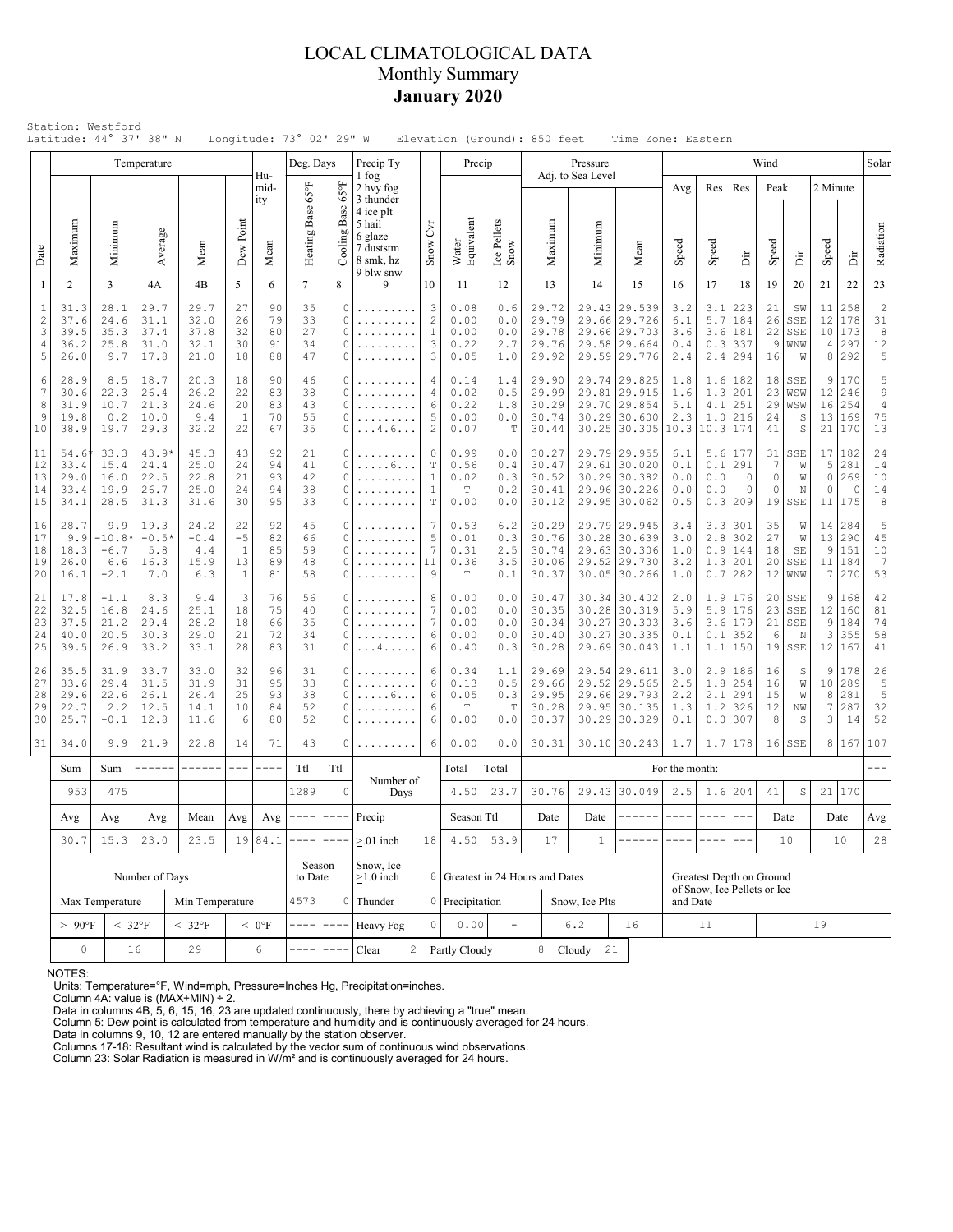## OBSERVATIONS AT 3-HOUR INTERVALS **January 2020: Westford**

|                                                          |                                                                                                                                                                                                                                                                                                                                                                                                                                                                                                      |                                                                              |                                                              |                                              |                                              |                                              |                                                               | Wind                                                                                                 |                                                                                    |                                                                   |                                                                                |                                                              |                                                          |                                                                   |                                                             |                                                                              | Wind                                                                    |                                                                         |                                                              |                                                                                  |                                                              |                                                   |                                                                                              |                                                           |                                                                                                          | Wind                                                                                         |                                                                                                           |
|----------------------------------------------------------|------------------------------------------------------------------------------------------------------------------------------------------------------------------------------------------------------------------------------------------------------------------------------------------------------------------------------------------------------------------------------------------------------------------------------------------------------------------------------------------------------|------------------------------------------------------------------------------|--------------------------------------------------------------|----------------------------------------------|----------------------------------------------|----------------------------------------------|---------------------------------------------------------------|------------------------------------------------------------------------------------------------------|------------------------------------------------------------------------------------|-------------------------------------------------------------------|--------------------------------------------------------------------------------|--------------------------------------------------------------|----------------------------------------------------------|-------------------------------------------------------------------|-------------------------------------------------------------|------------------------------------------------------------------------------|-------------------------------------------------------------------------|-------------------------------------------------------------------------|--------------------------------------------------------------|----------------------------------------------------------------------------------|--------------------------------------------------------------|---------------------------------------------------|----------------------------------------------------------------------------------------------|-----------------------------------------------------------|----------------------------------------------------------------------------------------------------------|----------------------------------------------------------------------------------------------|-----------------------------------------------------------------------------------------------------------|
| Hour                                                     | Sunshine                                                                                                                                                                                                                                                                                                                                                                                                                                                                                             | Pressure                                                                     | Rainfall<br>rate                                             | Temperature                                  | Dew Point                                    | Humidity                                     | Direction                                                     | Speed                                                                                                | Gust                                                                               | Sunshine                                                          | Pressure                                                                       | Rainfall<br>rate                                             | Temperature                                              | Dew Point                                                         | Humidity                                                    | Direction                                                                    | Speed                                                                   | Gust                                                                    | Sunshine                                                     | Pressure                                                                         | Rainfall<br>rate                                             | Temperature                                       | Dew Point                                                                                    | Humidity                                                  | Direction                                                                                                | Speed                                                                                        | Gust                                                                                                      |
|                                                          |                                                                                                                                                                                                                                                                                                                                                                                                                                                                                                      |                                                                              |                                                              | JAN 01                                       |                                              |                                              |                                                               |                                                                                                      |                                                                                    |                                                                   |                                                                                |                                                              | JAN 02                                                   |                                                                   |                                                             |                                                                              |                                                                         |                                                                         |                                                              |                                                                                  |                                                              | JAN 03                                            |                                                                                              |                                                           |                                                                                                          |                                                                                              |                                                                                                           |
| 0 <sub>0</sub><br>03<br>06<br>09<br>12<br>15<br>18<br>21 | 0<br>0<br>0<br>0<br>10<br>8<br>0<br>0                                                                                                                                                                                                                                                                                                                                                                                                                                                                | 29.45<br>29.43<br>29.45<br>29.47<br>29.51<br>29.53<br>29.61<br>29.68         | 0.00<br>0.00<br>0.00<br>0.00<br>0.00<br>0.00<br>0.00<br>0.00 | 30<br>29<br>29<br>29<br>30<br>31<br>31<br>30 | 28<br>28<br>27<br>27<br>28<br>28<br>28<br>26 | 94<br>95<br>93<br>94<br>90<br>89<br>90<br>85 | 23<br>18<br>22<br>18<br>22<br>22<br>24<br>22                  | 2<br>$\overline{c}$<br>$1\,$<br>$\ensuremath{\mathsf{3}}$<br>$\mathsf 3$<br>$\overline{c}$<br>3<br>6 | 8<br>9<br>6<br>10<br>11<br>6<br>9<br>17                                            | 0<br>0<br>$\circ$<br>5<br>60<br>140<br>0<br>0                     | 29.71<br>29.74<br>29.77<br>29.78<br>29.75<br>29.72<br>29.70<br>29.67           | 0.00<br>0.00<br>0.00<br>0.00<br>0.00<br>0.00<br>0.00<br>0.00 | 30<br>29<br>26<br>27<br>33<br>34<br>35<br>37             | 24<br>24<br>23<br>23<br>26<br>27<br>29<br>30                      | 80<br>81<br>87<br>85<br>75<br>75<br>77<br>74                | 24<br>24<br>18<br>18<br>18<br>18<br>18<br>18                                 | 7<br>5<br>3<br>5<br>$\boldsymbol{7}$<br>7<br>6<br>7                     | 17<br>13<br>11<br>14<br>17<br>18<br>18<br>18                            | 0<br>0<br>0<br>8<br>37<br>21<br>0<br>0                       | 29.66<br>29.68<br>29.69<br>29.69<br>29.69<br>29.67<br>29.70<br>29.77             | 0.00<br>0.00<br>0.00<br>0.00<br>0.00<br>0.00<br>0.00<br>0.00 | 38<br>37<br>38<br>38<br>39<br>39<br>39<br>36      | 30<br>30<br>31<br>31<br>32<br>33<br>34<br>34                                                 | 73<br>75<br>77<br>75<br>76<br>78<br>82<br>93              | ı 18<br>18<br>18<br>18<br>18<br>18<br>20<br>0 <sub>0</sub>                                               | 8<br>6<br>5<br>6<br>6<br>3<br>3<br>0                                                         | 22<br>17<br>$13\,$<br>$1\,4$<br>$\begin{smallmatrix}1&6\\8\end{smallmatrix}$<br>8<br>$\mathbb O$          |
|                                                          |                                                                                                                                                                                                                                                                                                                                                                                                                                                                                                      |                                                                              |                                                              | JAN 04                                       |                                              |                                              |                                                               |                                                                                                      |                                                                                    |                                                                   |                                                                                |                                                              | JAN 05                                                   |                                                                   |                                                             |                                                                              |                                                                         |                                                                         |                                                              |                                                                                  |                                                              | JAN 06                                            |                                                                                              |                                                           |                                                                                                          |                                                                                              |                                                                                                           |
| 0 <sub>0</sub><br>03<br>06<br>09<br>12<br>15<br>18<br>21 | 0, 29.75<br>0.00<br>34<br>90<br>18<br>0<br>37<br>33<br>0<br>29.76<br>0.00<br>35<br>32<br>91<br>$\circ$<br>0<br>29.73<br>0.00<br>$\mathbbm{1}$<br>34<br>32<br>91<br>0 <sub>0</sub><br>3<br>29.70<br>0.00<br>0 <sub>0</sub><br>0<br>33<br>30<br>88<br>29.65<br>00<br>54<br>0.00<br>34<br>30<br>84<br>$\mathbf 1$<br>29.59<br>33<br>$\mathbf{1}$<br>43<br>0.00<br>32<br>31<br>93<br>29.59<br>29<br>$\circ$<br>0<br>0.00<br>31<br>95<br>33<br>29.61<br>28<br>27<br>95<br>29<br>$\mathbf{1}$<br>0<br>0.00 |                                                                              |                                                              |                                              |                                              |                                              | 3<br>5<br>5<br>3<br>$\sqrt{4}$<br>6<br>4<br>9                 | $\circ$<br>$\circ$<br>1<br>17<br>16<br>0<br>0                                                        | 0, 29.61<br>29.61<br>29.66<br>29.74<br>29.78<br>29.82<br>29.89<br>29.90            | 0.00<br>0.00<br>0.00<br>0.00<br>0.00<br>0.00<br>0.00<br>0.00      | 26<br>25<br>25<br>23<br>23<br>21<br>19<br>16                                   | 25<br>24<br>23<br>20<br>19<br>17<br>15<br>12                 | 95<br>94<br>93<br>91<br>86<br>82<br>83<br>84             | 00 <sub>ا</sub><br>33<br>29<br>29<br>27<br>29<br>29<br>27         | 0<br>$\mathbf 1$<br>3<br>4<br>3<br>3<br>3<br>$\overline{c}$ | 4<br>5<br>12<br>12<br>16<br>12<br>12<br>9                                    | 0<br>0<br>8<br>16<br>25<br>0<br>0                                       | 0, 29.90<br>29.89<br>29.85<br>29.85<br>29.79<br>29.75<br>29.80<br>29.83 | 0.00<br>0.00<br>0.00<br>0.00<br>0.00<br>0.00<br>0.00<br>0.00 | 10<br>9<br>12<br>14<br>24<br>28<br>29<br>26                                      | 8<br>$\overline{7}$<br>10<br>12<br>21<br>24<br>27<br>24      | 91<br>90<br>91<br>92<br>90<br>87<br>92<br>92      | 0 <sub>0</sub><br>0 <sub>0</sub><br>0 <sub>0</sub><br>0 <sub>0</sub><br>11<br>18<br>18<br>24 | 0<br>0<br>0<br>0<br>$\mathbf 1$<br>6<br>4<br>0            | 0<br>$\mathbb O$<br>$\mathbb O$<br>$\mathbb O$<br>$\,$ 8 $\,$<br>14<br>14<br>3                           |                                                                                              |                                                                                                           |
|                                                          | JAN 07                                                                                                                                                                                                                                                                                                                                                                                                                                                                                               |                                                                              |                                                              |                                              |                                              |                                              |                                                               |                                                                                                      |                                                                                    |                                                                   |                                                                                | JAN 08                                                       |                                                          |                                                                   |                                                             |                                                                              |                                                                         |                                                                         |                                                              |                                                                                  | JAN 09                                                       |                                                   |                                                                                              |                                                           |                                                                                                          |                                                                                              |                                                                                                           |
| 00<br>03<br>06<br>09<br>12<br>15<br>18<br>21             | $\circ$<br>0<br>$\mathbf{2}$<br>26<br>29<br>0<br>0                                                                                                                                                                                                                                                                                                                                                                                                                                                   | 0, 29.81<br>29.88<br>29.94<br>29.99<br>29.96<br>29.93<br>29.92<br>29.87      | 0.00<br>0.00<br>0.00<br>0.00<br>0.00<br>0.00<br>0.00<br>0.00 | 26<br>25<br>24<br>23<br>25<br>30<br>28<br>27 | 22<br>22<br>20<br>20<br>21<br>22<br>22<br>23 | 88<br>84<br>90<br>84<br>74<br>79<br>83       | 84   18<br>20<br>24<br>0 <sub>0</sub><br>02<br>20<br>18<br>15 | 2<br>3<br>3<br>$\circ$<br>$\mathbf{1}$<br>$\mathbf{1}$<br>$\mathbbm{1}$<br>$\mathbf{0}$              | 9<br>11<br>8<br>$\circ$<br>5<br>6<br>7<br>$\overline{4}$                           | $\circ$<br>0<br>$\overline{c}$<br>29<br>0<br>0<br>0               | 0, 29.83<br>29.76<br>29.71<br>29.71<br>29.70<br>29.77<br>29.94<br>30.13        | 0.00<br>0.00<br>0.00<br>0.00<br>0.00<br>0.00<br>0.00<br>0.00 | 27<br>27<br>26<br>27<br>30<br>28<br>24<br>17             | 25<br>24<br>24<br>25<br>27<br>26<br>15<br>10                      | 92<br>86<br>92<br>93<br>88<br>92<br>68<br>72                | 18<br>13<br>18<br>18<br>18<br>27<br>27<br>27                                 | 4<br>$1\,$<br>1<br>3<br>4<br>4<br>10<br>8                               | 10<br>9<br>6<br>9<br>9<br>13<br>25<br>19                                | 0<br>0<br>19<br>333<br>252<br>0<br>0                         | 0, 30, 27<br>30.43<br>30.56<br>30.67<br>30.71<br>30.70<br>30.68<br>30.63         | 0.00<br>0.00<br>0.00<br>0.00<br>0.00<br>0.00<br>0.00<br>0.00 | 11<br>9<br>3<br>$\sqrt{2}$<br>8<br>13<br>10<br>15 | 4<br>$\overline{c}$<br>$-3$<br>-3<br>$-0$<br>$\overline{\mathbf{c}}$<br>3<br>5               | 73 <sub>1</sub><br>73<br>78<br>80<br>69<br>60<br>71<br>65 | 27<br>27<br>33<br>29<br>0 <sub>0</sub><br>18<br>13<br>18                                                 | 9<br>5<br>$\mathbb O$<br>$\mathbf 1$<br>$\mathbf 1$<br>$\overline{c}$<br>0<br>$\overline{c}$ | 21<br>13<br>5<br>14<br>6<br>6<br>2<br>9                                                                   |
|                                                          |                                                                                                                                                                                                                                                                                                                                                                                                                                                                                                      |                                                                              |                                                              | <b>JAN 10</b>                                |                                              |                                              |                                                               |                                                                                                      |                                                                                    |                                                                   |                                                                                |                                                              | JAN 11                                                   |                                                                   |                                                             |                                                                              |                                                                         |                                                                         |                                                              |                                                                                  |                                                              | <b>JAN 12</b>                                     |                                                                                              |                                                           |                                                                                                          |                                                                                              |                                                                                                           |
| 00<br>03<br>06<br>09<br>12<br>15<br>18<br>21             | 0<br>0<br>6<br>54<br>47<br>0<br>0                                                                                                                                                                                                                                                                                                                                                                                                                                                                    | 0, 30.46<br>30.38<br>30.33<br>30.32<br>30.28<br>30.25<br>30.27<br>30.30      | 0.00<br>0.00<br>0.00<br>0.00<br>0.00<br>0.00<br>0.00<br>0.00 | 18<br>26<br>29<br>30<br>32<br>35<br>37<br>38 | 5<br>5<br>12<br>17<br>23<br>28<br>31<br>34   | 56<br>41<br>49<br>58<br>70<br>76<br>80<br>84 | 15 ن<br>18<br>18<br>18<br>18<br>18<br>18<br>18                | 6<br>15<br>11<br>13<br>11<br>9<br>9<br>8                                                             | 16<br>30<br>30<br>32<br>29<br>24<br>23<br>18                                       | $\circ$<br>0<br>13<br>91<br>16<br>0<br>0                          | 0, 30.27<br>30.22<br>30.09<br>29.98<br>29.88<br>29.82<br>29.84<br>29.84        | 0.00<br>0.00<br>0.00<br>0.00<br>0.00<br>0.00<br>0.00<br>0.00 | 39<br>40<br>43<br>46<br>52<br>54<br>53<br>39             | 36<br>38<br>41<br>44<br>48<br>49<br>51<br>38                      | 91<br>95<br>94<br>91<br>85<br>85<br>95<br>96                | 18,<br>18<br>15<br>18<br>18<br>18<br>18<br>31                                | 6<br>4<br>7<br>9<br>10<br>9<br>6<br>1                                   | 16<br>10<br>20<br>24<br>29<br>27<br>18<br>8                             | 0<br>0<br>7<br>91<br>22<br>0<br>$\circ$                      | 0, 29.85<br>29.81<br>29.65<br>29.63<br>29.83<br>30.16<br>30.35<br>30.44          | 0.00<br>0.00<br>0.00<br>0.00<br>0.00<br>0.00<br>0.00<br>0.00 | 34<br>32<br>31<br>29<br>30<br>20<br>20<br>18      | 33<br>31<br>30<br>28<br>30<br>18<br>18<br>15                                                 | 95<br>96<br>97<br>96<br>97<br>92<br>92<br>91              | 31<br>31<br>27<br>0 <sub>0</sub><br>0 <sub>0</sub><br>0 <sub>0</sub><br>0 <sub>0</sub><br>0 <sub>0</sub> | 1<br>0<br>0<br>0<br>0<br>0<br>0<br>0                                                         | $\begin{array}{c} 4 \\ 3 \\ 4 \end{array}$<br>$\mathsf{O}\xspace$<br>$\mathbb O$<br>0<br>$\mathbb O$<br>0 |
|                                                          | <b>JAN 13</b>                                                                                                                                                                                                                                                                                                                                                                                                                                                                                        |                                                                              |                                                              |                                              |                                              |                                              |                                                               |                                                                                                      |                                                                                    | JAN 14                                                            |                                                                                |                                                              |                                                          |                                                                   |                                                             |                                                                              |                                                                         |                                                                         | <b>JAN 15</b>                                                |                                                                                  |                                                              |                                                   |                                                                                              |                                                           |                                                                                                          |                                                                                              |                                                                                                           |
| 00<br>03<br>06<br>10<br>12<br>15<br>18<br>21             | 0<br>$\mathsf{O}$<br>17<br>34<br>19<br>$\circ$<br>0                                                                                                                                                                                                                                                                                                                                                                                                                                                  | 0, 30.47<br>30.50<br>30.42<br>30.38<br>30.34<br>30.30<br>30.34<br>30.36      | 0.00<br>0.00<br>0.00<br>0.00<br>0.00<br>0.00<br>0.00<br>0.00 | 15<br>18<br>19<br>22<br>26<br>29<br>24<br>24 | 13<br>15<br>17<br>20<br>24<br>27<br>22<br>23 | 91<br>91<br>92<br>93<br>93<br>95             | 00<br>00<br>00<br>00<br>$0\,0$<br>00<br>94 00<br>94 00        | 0<br>$\mathbb O$<br>$\circ$<br>0<br>$\mathbb O$<br>$\circ$<br>$\circ$<br>0                           | 0<br>$\mathbb O$<br>$\mathbb O$<br>0<br>$\mathbb O$<br>$\circ$<br>$\mathbb O$<br>0 | 0<br>$\mathbb O$<br>$\mathbb O$<br>14<br>47<br>61<br>$\circ$<br>0 | 30.37<br>30.39<br>30.39<br>30.34<br>30.29<br>30.18<br>30.09<br>30.03           | 0.00<br>0.00<br>0.00<br>0.00<br>0.00<br>0.00<br>0.00<br>0.00 | 25<br>24<br>21<br>21<br>25<br>27<br>26<br>28             | 23<br>22<br>19<br>19<br>23<br>26<br>25<br>27                      | 94,00<br>94<br>94<br>94<br>93<br>94<br>95<br>95             | 0 <sub>0</sub><br>00<br>0 <sub>0</sub><br>$00$<br>00<br>0 <sub>0</sub><br>00 | 0<br>$\circ$<br>0<br>0<br>0<br>0<br>0<br>0                              | 0<br>0<br>0<br>0<br>0<br>0<br>0<br>0                                    | 0<br>0<br>$\circ$<br>1<br>18<br>$\circ$<br>$\circ$           | 29.97<br>30.01<br>30.03<br>30.09<br>30.10<br>33 30.08<br>30.11<br>30.08          | 0.00<br>0.00<br>0.00<br>0.00<br>0.00<br>0.00<br>0.00<br>0.00 | 33<br>33<br>32<br>31<br>32<br>33<br>31<br>31      | 32<br>32<br>31<br>30<br>31<br>30<br>30<br>29                                                 | 93<br>96<br>97<br>97<br>95<br>91<br>95<br>94              | 00<br>20<br>0 <sub>0</sub><br>27<br>27<br>0 <sub>0</sub><br>0 <sub>0</sub><br>0 <sub>0</sub>             | 0<br>3<br>0<br>0<br>0<br>0<br>0<br>0                                                         | 0<br>11<br>0<br>$\begin{array}{c}\n2 \\ 3 \\ 0\n\end{array}$<br>$\mathbb O$<br>0                          |
|                                                          |                                                                                                                                                                                                                                                                                                                                                                                                                                                                                                      |                                                                              |                                                              | <b>JAN 16</b>                                |                                              |                                              |                                                               |                                                                                                      |                                                                                    |                                                                   |                                                                                |                                                              | <b>JAN 17</b>                                            |                                                                   |                                                             |                                                                              |                                                                         |                                                                         |                                                              |                                                                                  |                                                              | <b>JAN 18</b>                                     |                                                                                              |                                                           |                                                                                                          |                                                                                              |                                                                                                           |
| 00<br>03<br>06<br>09<br>12<br>15<br>18<br>21             | 0<br>$\circ$<br>16<br>$\circ$<br>0                                                                                                                                                                                                                                                                                                                                                                                                                                                                   | 0, 30.00<br>29.91<br>29.83<br>0 29.79<br>29.85<br>16 29.89<br>30.01<br>30.14 | 0.00<br>0.00<br>0.00<br>0.00<br>0.00<br>0.00<br>0.00<br>0.00 | 29<br>28<br>29<br>28<br>27<br>26<br>22<br>16 | 28<br>27<br>28<br>27<br>26<br>24<br>19<br>13 | 96<br>96<br>96<br>94<br>90<br>88<br>88       | 96   02<br>02<br>00<br>31<br>29<br>31<br>29<br>29             | 0<br>$1\,$<br>$\circ$<br>$\mathbf 1$<br>$\sqrt{4}$<br>3<br>$\boldsymbol{7}$<br>6                     | 4<br>5<br>$\mathbb O$<br>9<br>13<br>$10$<br>19<br>21                               | $\circ$<br>$\circ$<br>100<br>0<br>0                               | 0, 30.28<br>30.41<br>30.56<br>10 30.68<br>30.72<br>335 30.71<br>30.74<br>30.74 | 0.00<br>0.00<br>0.00<br>0.00<br>0.00<br>0.00<br>0.00<br>0.00 | 11<br>6<br>$\,1$<br>$-3$<br>$\,1\,$<br>5<br>$-2$<br>$-9$ | 7<br>$\mathsf 3$<br>$-3$<br>$-7$<br>$-4$<br>$-2$<br>$-6$<br>$-13$ | 84<br>85<br>85<br>82<br>79<br>74<br>83<br>83                | 1 <sup>29</sup><br> 29<br> 31<br>29<br>29<br>33<br>33<br>00                  | 8<br>8<br>3<br>4<br>$\frac{5}{3}$<br>$\mathbb O$<br>$\mathsf{O}\xspace$ | 25<br>23<br>18<br>11<br>13<br>10<br>3<br>0                              | 0<br>0<br>0<br>$\circ$                                       | 130.75<br>30.71<br>30.64<br>13 30.56<br>43 30.42<br>20 30.23<br>30.01<br>0 29.84 | 0.00<br>0.00<br>0.00<br>0.00<br>0.00<br>0.00<br>0.00<br>0.00 | $-4$<br>$-6$<br>$-4$<br>$-1$<br>4<br>9<br>8<br>14 | $-7$<br>$-9$<br>$-7$<br>$-5$<br>$-0$<br>3<br>6<br>11                                         | 85<br>85<br>86<br>86<br>81<br>78<br>88<br>89              | 04<br>0 <sub>0</sub><br>0 <sub>0</sub><br>0 <sub>0</sub><br>02<br>18<br>04<br> 15                        | 0<br>0<br>0<br>0<br>$\,1$<br>$\begin{array}{c} 1 \\ 1 \end{array}$<br>5                      | 4<br>$\mathbb O$<br>$\mathbb O$<br>0<br>$\begin{array}{c} 6 \\ 7 \\ 5 \end{array}$<br>$1\,8$              |

# MAXIMUM SHORT DURATION PRECIPITATION

| Time Period (minutes) |       | 10    | 15    | 20    | 30    | 45   | 60    | 80    | 100   | 120   | 150  | 180   |
|-----------------------|-------|-------|-------|-------|-------|------|-------|-------|-------|-------|------|-------|
| Precipitation         | 0.00  | 0.00  | 0.00  | 0.00  | 0.00  | 0.00 | 0.00  | 0.00  | 0.00  | 0.00  | 0.00 | 0.00  |
| Ended: Date           | $- -$ | $- -$ | $- -$ | $- -$ | $- -$ | $ -$ | $- -$ | $- -$ | $- -$ | $- -$ | $ -$ | $- -$ |
| Ended: Time           | ____  |       |       |       | ----  |      |       |       |       |       |      |       |

The precipitation amounts may occur at any time during the month. The time indicated is the ending time of the interval. Date and time are not entered for trace amounts.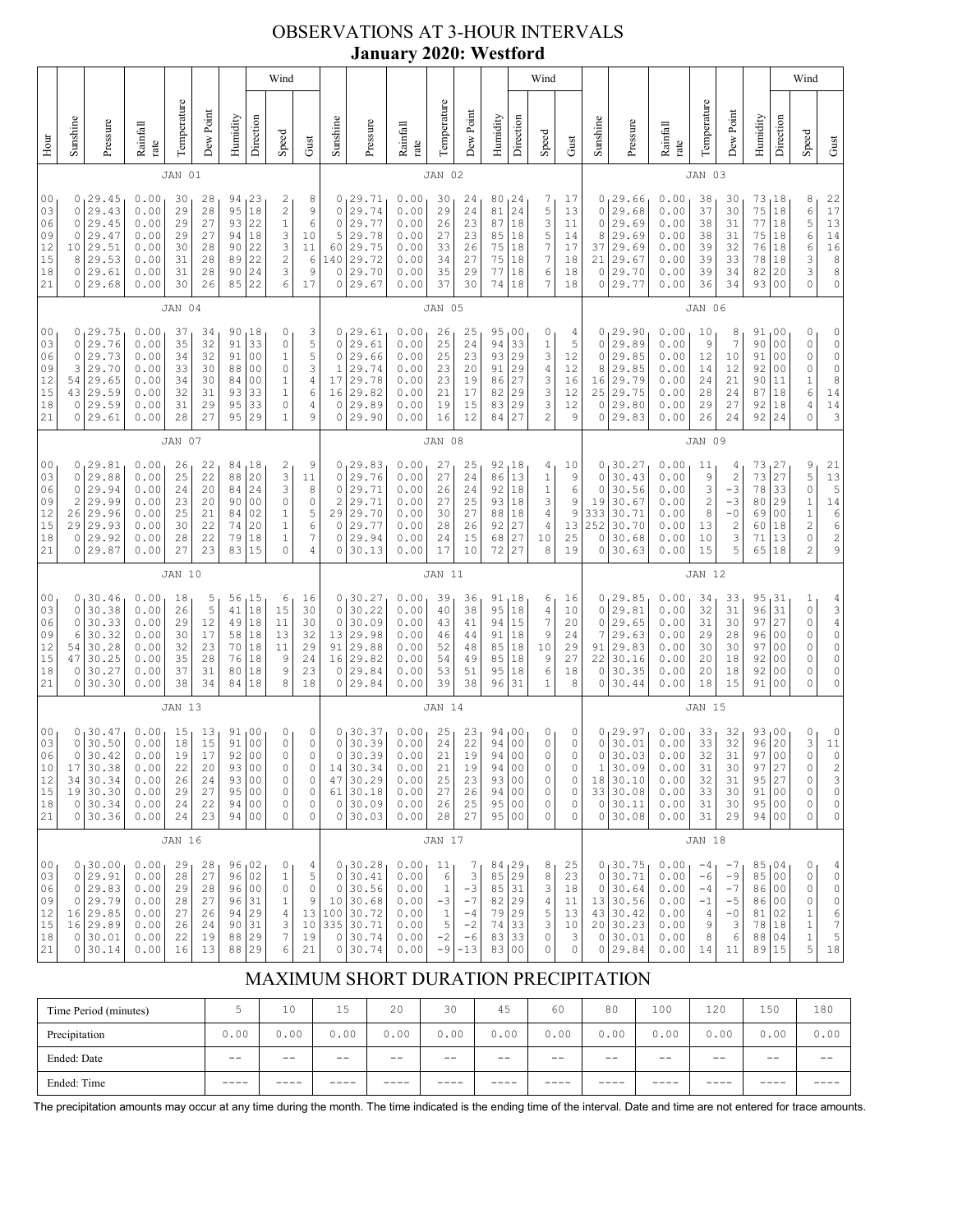### OBSERVATIONS AT 3-HOUR INTERVALS **January 2020: Westford**

|                                                          |                                                                                                                                                                                                                                                                                                                                                                                                                                                                                                                                                                                    |                                                                             | Wind                                                         |                                              |                                              |                                              |                                                                 |                                                                                               |                                                                            |                                                                    |                                                                                                        | Wind                                                         |                                                                |                                                                                             |                                                                                                   |                                                           |                                                                                                      |                                                                              |                                                              |                                                                         | Wind                                                         |                                                                    |                                                                                              |                                                                                              |                                                                                                            |                                                                                                             |                                                                        |
|----------------------------------------------------------|------------------------------------------------------------------------------------------------------------------------------------------------------------------------------------------------------------------------------------------------------------------------------------------------------------------------------------------------------------------------------------------------------------------------------------------------------------------------------------------------------------------------------------------------------------------------------------|-----------------------------------------------------------------------------|--------------------------------------------------------------|----------------------------------------------|----------------------------------------------|----------------------------------------------|-----------------------------------------------------------------|-----------------------------------------------------------------------------------------------|----------------------------------------------------------------------------|--------------------------------------------------------------------|--------------------------------------------------------------------------------------------------------|--------------------------------------------------------------|----------------------------------------------------------------|---------------------------------------------------------------------------------------------|---------------------------------------------------------------------------------------------------|-----------------------------------------------------------|------------------------------------------------------------------------------------------------------|------------------------------------------------------------------------------|--------------------------------------------------------------|-------------------------------------------------------------------------|--------------------------------------------------------------|--------------------------------------------------------------------|----------------------------------------------------------------------------------------------|----------------------------------------------------------------------------------------------|------------------------------------------------------------------------------------------------------------|-------------------------------------------------------------------------------------------------------------|------------------------------------------------------------------------|
| Hour                                                     | Sunshine                                                                                                                                                                                                                                                                                                                                                                                                                                                                                                                                                                           | Pressure                                                                    | Rainfall<br>rate                                             | Temperature                                  | Dew Point                                    | Humidity                                     | Direction                                                       | Speed                                                                                         | Gust                                                                       | Sunshine                                                           | Pressure                                                                                               | Rainfall<br>rate                                             | Temperature                                                    | Dew Point                                                                                   | Humidity                                                                                          | Direction                                                 | Speed                                                                                                | ${\rm Gust}$                                                                 | Sunshine                                                     | Pressure                                                                | Rainfall<br>$_\mathrm{rate}$                                 | Temperature                                                        | Dew Point                                                                                    | Humidity                                                                                     | Direction                                                                                                  | Speed                                                                                                       | Gust                                                                   |
|                                                          |                                                                                                                                                                                                                                                                                                                                                                                                                                                                                                                                                                                    |                                                                             |                                                              | <b>JAN 19</b>                                |                                              |                                              |                                                                 |                                                                                               |                                                                            |                                                                    |                                                                                                        |                                                              | <b>JAN 20</b>                                                  |                                                                                             |                                                                                                   |                                                           |                                                                                                      |                                                                              |                                                              |                                                                         |                                                              | <b>JAN 21</b>                                                      |                                                                                              |                                                                                              |                                                                                                            |                                                                                                             |                                                                        |
| 0 <sub>0</sub><br>03<br>06<br>09<br>12<br>15<br>18<br>21 | 0, 29.65<br>0.00<br>18<br>15<br>89, 15<br>5<br>16<br>5<br>$\mathsf{O}\xspace$<br>29.54<br>0.00<br>21<br>19<br>91<br>18<br>14<br>29.52<br>0.00<br>93<br>$\,$ 8 $\,$<br>20<br>$\circ$<br>26<br>24<br>18<br>27<br>$\overline{c}$<br>29.59<br>0.00<br>$\ensuremath{\mathsf{3}}$<br>24<br>22<br>92<br>10<br>3<br>29.68<br>0.00<br>$\mathsf 9$<br>00<br>12<br>13<br>13<br>85<br>29 29.77<br>9<br>29<br>$\,1\,$<br>$10$<br>0.00<br>13<br>85<br>0 29.86<br>8<br>$1\,$<br>8<br>0.00<br>11<br>88<br>0 <sub>0</sub><br>8<br>29<br>$\sqrt{2}$<br>$\overline{9}$<br>0 29.96<br>0.00<br>11<br>89 |                                                                             |                                                              |                                              |                                              |                                              | $\mathbb O$<br>$\circ$<br>6<br>131<br>312<br>$\circ$<br>$\circ$ | 0, 30.04<br>30.12<br>30.18<br>30.30<br>30.32<br>30.29<br>30.31<br>30.35                       | 0.00<br>0.00<br>0.00<br>0.00<br>0.00<br>0.00<br>0.00<br>0.00               | 7<br>$\overline{7}$<br>3<br>$\circ$<br>9<br>16<br>8<br>$\mathbf 1$ | 4<br>$\overline{4}$<br>$-0$<br>$-4$<br>$\overline{\mathbf{c}}$<br>$\epsilon$<br>$\overline{4}$<br>$-2$ | 86, 29<br>87<br>85<br>84<br>73<br>63<br>83<br>88             | 33<br>29<br>33<br>27<br>22<br>0 <sup>0</sup><br>0 <sub>0</sub> | 1<br>$\,1\,$<br>$\sqrt{2}$<br>$\overline{c}$<br>3<br>$\sqrt{2}$<br>0<br>$\mathsf{O}\xspace$ | 5<br>$\epsilon$<br>11<br>$\,8\,$<br>$\mathsf 9$<br>$\boldsymbol{7}$<br>$\mathbb O$<br>$\mathbb O$ | $\circ$<br>$\circ$<br>15<br>47<br>282<br>$\circ$<br>0     | 0, 30.36<br>30.38<br>30.42<br>30.45<br>30.44<br>30.40<br>30.39<br>30.37                              | 0.00<br>0.00<br>0.00<br>0.00<br>0.00<br>0.00<br>0.00<br>0.00                 | 4<br>5<br>$\,1\,$<br>3<br>11<br>18<br>14<br>15               | 2<br>$\,1\,$<br>$-2$<br>$\mathbf{1}$<br>4<br>8<br>5<br>7                | 88,00<br>83<br>87<br>88<br>75<br>64<br>69<br>68              | 33<br>0 <sub>0</sub><br>0 <sub>0</sub><br>04<br>18<br>18<br>18     | 0<br>$\mathbb O$<br>$\mathbb O$<br>$\circ$<br>$\circ$<br>$\overline{c}$<br>$\mathbf{3}$<br>5 | $\mathbb O$<br>$\begin{array}{c} 4 \\ 0 \end{array}$<br>$\circ$<br>$\frac{3}{8}$<br>11<br>11 |                                                                                                            |                                                                                                             |                                                                        |
|                                                          |                                                                                                                                                                                                                                                                                                                                                                                                                                                                                                                                                                                    |                                                                             |                                                              | <b>JAN 22</b>                                |                                              |                                              |                                                                 |                                                                                               |                                                                            |                                                                    |                                                                                                        |                                                              | <b>JAN 23</b>                                                  |                                                                                             |                                                                                                   |                                                           |                                                                                                      |                                                                              |                                                              |                                                                         |                                                              | <b>JAN 24</b>                                                      |                                                                                              |                                                                                              |                                                                                                            |                                                                                                             |                                                                        |
| 0 <sub>0</sub><br>03<br>06<br>09<br>12<br>15<br>18<br>21 | $\Omega$<br>0<br>57<br>262<br>183<br>0<br>$\circ$                                                                                                                                                                                                                                                                                                                                                                                                                                                                                                                                  | 0, 30.35<br>30.34<br>30.34<br>30.34<br>30.33<br>30.30<br>30.30<br>30.30     | 0.00<br>0.00<br>0.00<br>0.00<br>0.00<br>0.00<br>0.00<br>0.00 | 17<br>18<br>20<br>22<br>29<br>31<br>29<br>28 | 8<br>12<br>15<br>17<br>21<br>22<br>21<br>20  | 76<br>80<br>81<br>73<br>70<br>73<br>74       | 70 18<br>$1\,8$<br>18<br>18<br>18<br>18<br>18<br>18             | 6<br>5<br>$\sqrt{4}$<br>$\sqrt{4}$<br>7<br>8<br>6<br>6                                        | 20<br>11<br>$\overline{9}$<br>13<br>17<br>21<br>21<br>19                   | $\mathbf 0$<br>$\circ$<br>46<br>357<br>205<br>$\mathbb O$<br>0     | 0, 30.28<br>30.30<br>30.30<br>30.30<br>30.30<br>30.28<br>30.30<br>30.34                                | 0.00<br>0.00<br>0.00<br>0.00<br>0.00<br>0.00<br>0.00<br>0.00 | 28<br>27<br>24<br>24<br>32<br>36<br>31<br>27                   | 19<br>18<br>16<br>17<br>19<br>18<br>16<br>21                                                | 71,18<br>68<br>71<br>73<br>59<br>47<br>54<br>76                                                   | 18<br>18<br> 18<br> 18<br>18<br>18<br>0 <sub>0</sub>      | 7<br>6<br>3<br>$\mathbf 5$<br>6<br>3<br>3<br>0                                                       | 18<br>17<br>10<br>12<br>21<br>10<br>8<br>$\mathbb O$                         | $\circ$<br>$\circ$<br>30<br>228<br>217<br>$\circ$<br>$\circ$ | 0, 30.33<br>30.36<br>30.36<br>30.37<br>30.38<br>30.33<br>30.30<br>30.30 | 0.00<br>0.00<br>0.00<br>0.00<br>0.00<br>0.00<br>0.00<br>0.00 | 25<br>25<br>21<br>25<br>33<br>39<br>33<br>28                       | 19<br>18<br>17<br>20<br>20<br>20<br>23<br>22                                                 | 78<br>77<br>85<br>79<br>57<br>45<br>68<br>77                                                 | 00 ا<br>0 <sub>0</sub><br>18<br>02<br>0 <sub>0</sub><br>0 <sub>0</sub><br>0 <sub>0</sub><br>0 <sub>0</sub> | 0<br>$\mathbb O$<br>$\circ$<br>$\circ$<br>$\mathbf{1}$<br>$\circ$<br>$\mathbb O$<br>$\Omega$                | 00154220                                                               |
|                                                          | <b>JAN 25</b>                                                                                                                                                                                                                                                                                                                                                                                                                                                                                                                                                                      |                                                                             |                                                              |                                              |                                              |                                              |                                                                 |                                                                                               |                                                                            |                                                                    |                                                                                                        | <b>JAN 26</b>                                                |                                                                |                                                                                             |                                                                                                   |                                                           |                                                                                                      |                                                                              |                                                              |                                                                         | <b>JAN 27</b>                                                |                                                                    |                                                                                              |                                                                                              |                                                                                                            |                                                                                                             |                                                                        |
| 00<br>03<br>06<br>09<br>12<br>15<br>18<br>21             | $\circ$<br>$\circ$<br>45<br>173<br>93<br>0                                                                                                                                                                                                                                                                                                                                                                                                                                                                                                                                         | 0, 30.28<br>30.25<br>30.20<br>30.17<br>30.11<br>29.98<br>29.90<br>0 29.83   | 0.00<br>0.00<br>0.00<br>0.00<br>0.00<br>0.00<br>0.00<br>0.00 | 28<br>28<br>28<br>30<br>38<br>39<br>37<br>33 | 23<br>24<br>25<br>26<br>28<br>30<br>33<br>31 | 86<br>88<br>83<br>67<br>70<br>87<br>94       | 82,00<br>0 <sub>0</sub><br>09<br>18<br>15<br>15<br>11<br>18     | 0<br>$\circ$<br>$\mathbb O$<br>$\mathbb O$<br>$\epsilon$<br>$\,1\,$<br>$\sqrt{2}$<br>$\circ$  | 0<br>$\mathbb O$<br>3<br>$\overline{4}$<br>19<br>$\overline{9}$<br>10<br>3 | $\mathbb O$<br>$\mathbf 0$<br>19<br>81<br>72<br>0<br>0             | 0, 29.70<br>29.67<br>29.65<br>29.65<br>29.61<br>29.57<br>29.56<br>29.57                                | 0.00<br>0.00<br>0.00<br>0.00<br>0.00<br>0.00<br>0.00<br>0.00 | 32<br>32<br>33<br>33<br>35<br>34<br>33<br>32                   | 31<br>31<br>32<br>32<br>33<br>32<br>32<br>31                                                | 96,00<br>96<br>96<br>97<br>93<br>94<br>94<br>96 18                                                | 27<br>18<br>18<br>20<br>22<br>18                          | 0<br>$\mathbb O$<br>3<br>5<br>$\overline{4}$<br>3<br>$\sqrt{4}$<br>5                                 | 0<br>$\mathbf{1}$<br>$\mathfrak{g}$<br>11<br>11<br>9<br>13<br>16             | $\circ$<br>$\circ$<br>3<br>19<br>22<br>0<br>$\circ$          | 0, 29.55<br>29.53<br>29.53<br>29.54<br>29.55<br>29.55<br>29.59<br>29.63 | 0.00<br>0.00<br>0.00<br>0.00<br>0.00<br>0.00<br>0.00<br>0.00 | 32<br>32<br>32<br>32<br>34<br>33<br>32<br>31                       | 31<br>31<br>31<br>31<br>32<br>31<br>30<br>30                                                 | 96,18<br>95 18<br>96<br>97<br>94<br>94<br>93<br>94                                           | 18<br>20<br>22<br>27<br>27<br>29                                                                           | 4<br>$\ensuremath{\mathsf{3}}$<br>$\bar{1}$<br>$\mathbf 1$<br>$\sqrt{2}$<br>$\frac{2}{5}$<br>$\overline{4}$ | $\begin{array}{r} 11 \\ 8 \\ 5 \\ 5 \\ 6 \end{array}$<br>8<br>12<br>14 |
|                                                          |                                                                                                                                                                                                                                                                                                                                                                                                                                                                                                                                                                                    |                                                                             |                                                              | <b>JAN 28</b>                                |                                              |                                              |                                                                 |                                                                                               |                                                                            |                                                                    |                                                                                                        |                                                              | <b>JAN 29</b>                                                  |                                                                                             |                                                                                                   |                                                           |                                                                                                      |                                                                              |                                                              |                                                                         |                                                              | JAN 30                                                             |                                                                                              |                                                                                              |                                                                                                            |                                                                                                             |                                                                        |
| 00<br>03<br>06<br>09<br>12<br>15<br>18<br>21             | $\circ$<br>$\circ$<br>3<br>12<br>15                                                                                                                                                                                                                                                                                                                                                                                                                                                                                                                                                | 0, 29.65<br>29.68<br>29.71<br>29.76<br>29.80<br>29.80<br>0 29.86<br>0 29.90 | 0.00<br>0.00<br>0.00<br>0.00<br>0.00<br>0.00<br>0.00<br>0.00 | 30<br>29<br>28<br>27<br>27<br>27<br>25<br>24 | 29<br>28<br>27<br>25<br>25<br>24<br>22<br>22 | 96<br>96<br>96<br>94<br>92<br>91<br>90<br>92 | 29<br>31<br>31<br>0 <sub>0</sub><br>27<br>27<br>29<br>27        | 1<br>$\overline{c}$<br>3<br>$\,1$<br>$\sqrt{2}$<br>$\sqrt{2}$<br>$\sqrt{2}$<br>$\overline{4}$ | 7<br>9<br>12<br>8<br>$\,8\,$<br>9<br>10<br>10                              | $\circ$<br>$\mathbf 0$<br>12<br>80<br>158<br>$\circ$<br>$\circ$    | 0, 29.94<br>29.98<br>30.03<br>30.11<br>30.15<br>30.17<br>30.22<br>30.25                                | 0.00<br>0.00<br>0.00<br>0.00<br>0.00<br>0.00<br>0.00<br>0.00 | 23<br>21<br>15<br>15<br>18<br>19<br>11<br>$\sqrt{4}$           | 21<br>19<br>13<br>13<br>12<br>11<br>6<br>$\,1\,$                                            | 90<br>89<br>91<br>91<br>76<br>70<br>80<br>88                                                      | 129<br>33<br>29<br>31<br>31<br>31<br>02<br>0 <sub>0</sub> | 3<br>$\,1$<br>$\mathbb O$<br>$\sqrt{2}$<br>$\overline{c}$<br>$\overline{c}$<br>$\sqrt{2}$<br>$\circ$ | 12<br>$\boldsymbol{7}$<br>3<br>$\,8\,$<br>11<br>11<br>$\,8\,$<br>$\mathbb O$ | 0<br>$\circ$<br>$\circ$<br>14<br>151<br>179<br>$\circ$<br>0  | 30.28<br>30.31<br>30.33<br>30.37<br>30.34<br>30.33<br>30.32<br>30.32    | 0.00<br>0.00<br>0.00<br>0.00<br>0.00<br>0.00<br>0.00<br>0.00 | 2<br>3<br>$\overline{c}$<br>$\overline{4}$<br>20<br>25<br>17<br>14 | $-0$<br>$-0$<br>$-1$<br>$\overline{c}$<br>9<br>11<br>12<br>11                                | 88<br>85<br>86<br>91<br>64<br>55<br>81<br>86                                                 | 00 ا<br>0 <sub>0</sub><br>0 <sub>0</sub><br>01<br>01<br>0 <sub>0</sub><br>24<br>24                         | 0<br>$\mathbb O$<br>$\circ$<br>$\circ$<br>$\circ$<br>$\circ$<br>$\circ$<br>$\circ$                          | $\begin{matrix} 0 \\ 0 \end{matrix}$<br>$0$ $0$ $2$ $0$<br>$\circ$     |
|                                                          |                                                                                                                                                                                                                                                                                                                                                                                                                                                                                                                                                                                    |                                                                             |                                                              | <b>JAN 31</b>                                |                                              |                                              |                                                                 |                                                                                               |                                                                            |                                                                    |                                                                                                        |                                                              |                                                                |                                                                                             |                                                                                                   |                                                           |                                                                                                      |                                                                              |                                                              |                                                                         |                                                              |                                                                    |                                                                                              |                                                                                              |                                                                                                            |                                                                                                             |                                                                        |
| 00<br>03<br>06<br>09<br>12<br>15<br>18<br>21             | $\circ$<br>$\circ$<br>30<br>605<br>229<br>$\circ$<br>$\circ$                                                                                                                                                                                                                                                                                                                                                                                                                                                                                                                       | 0, 30.31<br>30.30<br>30.29<br>30.30<br>30.27<br>30.22<br>30.19<br>30.16     | 0.00<br>0.00<br>0.00<br>0.00<br>0.00<br>0.00<br>0.00<br>0.00 | 14<br>13<br>10<br>19<br>30<br>33<br>26<br>29 | 11<br>10<br>7<br>13<br>15<br>16<br>19<br>19  | 88<br>90<br>86<br>77<br>53<br>48<br>75<br>65 | 19<br>16<br>16<br>16<br>17<br>16<br>18<br>16                    | 0<br>$\mathbb O$<br>$\mathbb O$<br>4<br>6<br>7<br>$\circ$<br>$\overline{1}$                   | $\overline{c}$<br>$\circ$<br>$\circ$<br>8<br>12<br>10<br>$\circ$<br>6      |                                                                    |                                                                                                        |                                                              |                                                                |                                                                                             |                                                                                                   |                                                           |                                                                                                      |                                                                              |                                                              |                                                                         |                                                              |                                                                    |                                                                                              |                                                                                              |                                                                                                            |                                                                                                             |                                                                        |

# WEATHER NOTES SUMMARY BY HOUR

NOTES:<br>Units: Temperature=°F, Wind=mph, Pressure=Inches Hg, Precipitation=inches.<br>Units: Temperature=°F, Wind=mph, Pressure=Inches Hg, Precipitation=inches.<br>
Yind Direction: Directions are those from which the wind is blow

|    |                                                          |                                                        | Resultant<br>Wind                                                            |                                              |                                              |                                              |                                                      |                                              |                                                      |
|----|----------------------------------------------------------|--------------------------------------------------------|------------------------------------------------------------------------------|----------------------------------------------|----------------------------------------------|----------------------------------------------|------------------------------------------------------|----------------------------------------------|------------------------------------------------------|
| n. | Hour                                                     | Sunshine                                               | Pressure                                                                     | Temperature                                  | Dew Point                                    | Humidity                                     | Wind Speed                                           | Direction                                    | Speed                                                |
|    | 0 <sub>0</sub><br>03<br>06<br>09<br>12<br>15<br>18<br>21 | $\circ$<br>0<br>0<br>13<br>104<br>100<br>0<br>$\Omega$ | 30.036<br>30.041<br>30.038<br>30.053<br>30.049<br>30.035<br>30.055<br>30.069 | 22<br>22<br>21<br>22<br>26<br>28<br>25<br>23 | 19<br>18<br>18<br>19<br>20<br>21<br>20<br>19 | 86<br>86<br>88<br>87<br>80<br>77<br>83<br>85 | 2.6<br>2.5<br>2.0<br>2.4<br>3.2<br>2.8<br>2.6<br>2.4 | 21<br>20<br>19<br>20<br>20<br>20<br>21<br>22 | 1.7<br>1.6<br>1.3<br>1.6<br>1.9<br>1.9<br>1.5<br>1.5 |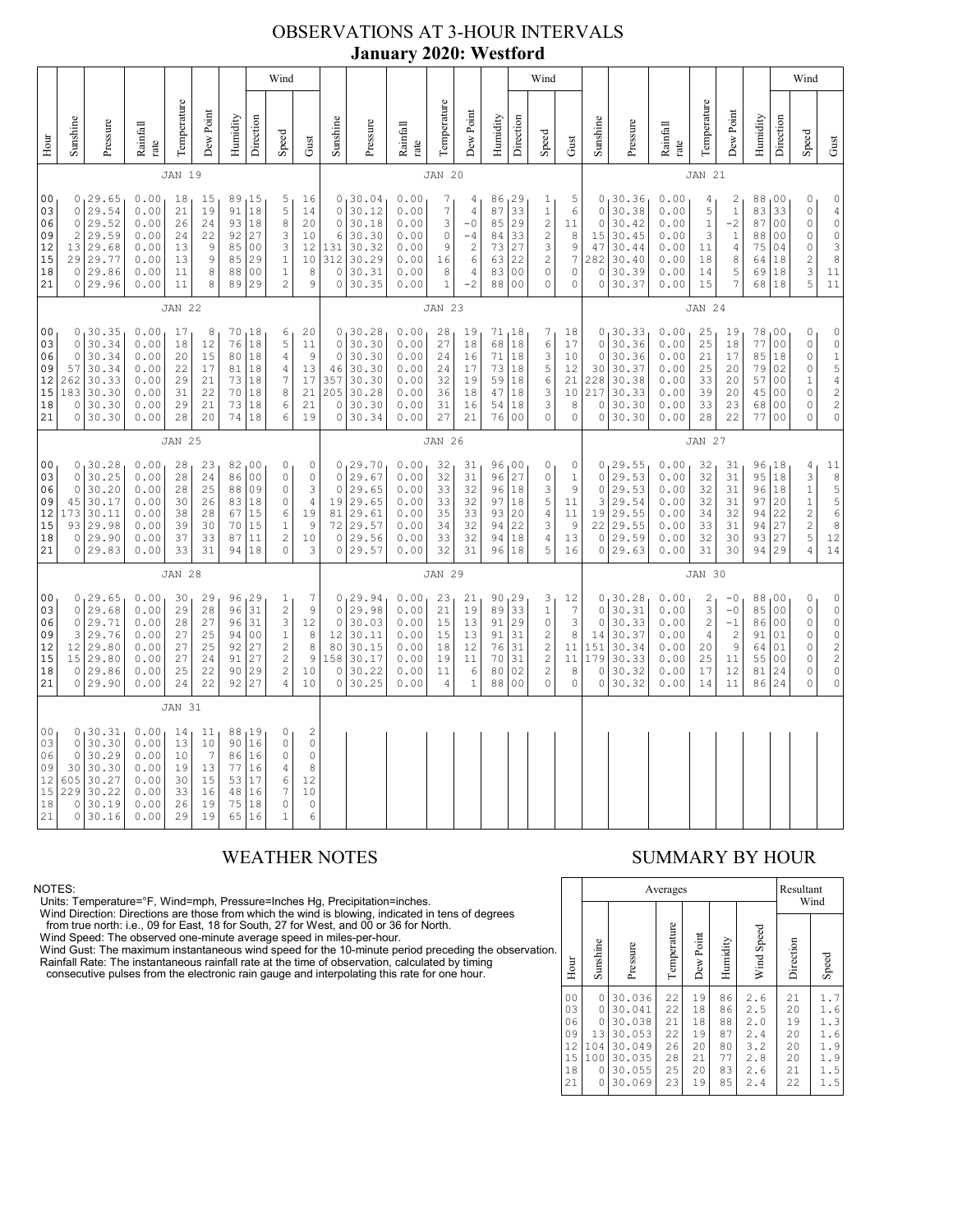# HOURLY PRECIPITATION (Water Equivalent) **January 2020: Westford**

| Date                                 | A.M. Hour Ending at                                                                                                                                                                                                                 |    |    |    |    |    |    |        |    |      |    |    |    | P.M. Hour Ending at |    |    |    |    |    |    |    |    |    |        |                                                                 |  |  |
|--------------------------------------|-------------------------------------------------------------------------------------------------------------------------------------------------------------------------------------------------------------------------------------|----|----|----|----|----|----|--------|----|------|----|----|----|---------------------|----|----|----|----|----|----|----|----|----|--------|-----------------------------------------------------------------|--|--|
|                                      | 01                                                                                                                                                                                                                                  | 02 | 03 | 04 | 05 | 06 | 07 | $0\,8$ | 09 | $10$ | 11 | 12 | 01 | 02                  | 03 | 04 | 05 | 06 | 07 | 08 | 09 | 10 | 11 | $12\,$ | Date                                                            |  |  |
| 01<br>$0\,2$<br>$03$<br>$0\,4$<br>05 |                                                                                                                                                                                                                                     |    |    |    |    |    |    |        |    |      |    |    |    |                     |    |    |    |    |    |    |    |    |    |        | $0\,1$<br>$02$<br>$03$<br>$04$<br>$05$                          |  |  |
| 06<br>$0\,7$<br>$0\,8$<br>09<br>$10$ |                                                                                                                                                                                                                                     |    |    |    |    |    |    |        |    |      |    |    |    |                     |    |    |    |    |    |    |    |    |    |        | $0\,6$<br>$07$<br>$08$<br>$09$<br>$10$                          |  |  |
| 11<br>$12$<br>$13$<br>$14$<br>15     |                                                                                                                                                                                                                                     |    |    |    |    |    |    |        |    |      |    |    |    |                     |    |    |    |    |    |    |    |    |    |        | $\begin{array}{c} 11 \\ 12 \\ 13 \\ 14 \\ 15 \end{array}$       |  |  |
| 16<br>$17\,$<br>$1\,8$<br>19<br>20   |                                                                                                                                                                                                                                     |    |    |    |    |    |    |        |    |      |    |    |    |                     |    |    |    |    |    |    |    |    |    |        | $\begin{array}{ c c }\n16 \\ 17 \\ 18 \\ 19 \\ 20\n\end{array}$ |  |  |
| 21<br>22<br>$\frac{23}{24}$<br>25    |                                                                                                                                                                                                                                     |    |    |    |    |    |    |        |    |      |    |    |    |                     |    |    |    |    |    |    |    |    |    |        |                                                                 |  |  |
| 26<br>27<br>28<br>29<br>30           |                                                                                                                                                                                                                                     |    |    |    |    |    |    |        |    |      |    |    |    |                     |    |    |    |    |    |    |    |    |    |        | 26<br>27<br>28<br>29<br>29<br>30                                |  |  |
| 31                                   |                                                                                                                                                                                                                                     |    |    |    |    |    |    |        |    |      |    |    |    |                     |    |    |    |    |    |    |    |    |    |        | $3\,1$                                                          |  |  |
|                                      | $_{\rm sum}$   0 . 00   0 . 00   0 . 00   0 . 00   0 . 00   0 . 00   0 . 00   0 . 00   0 . 00   0 . 00   0 . 00   0 . 00   0 . 00   0 . 00   0 . 00   0 . 00   0 . 00   0 . 00   0 . 00   0 . 00   0 . 00   0 . 00   0 . 00   0 . 0 |    |    |    |    |    |    |        |    |      |    |    |    |                     |    |    |    |    |    |    |    |    |    |        |                                                                 |  |  |

During a frozen precipitation event, hourly precipitation totals may not be recorded. In this case, daily amounts are typically entered in the last column (hour ending at 12 A.M.)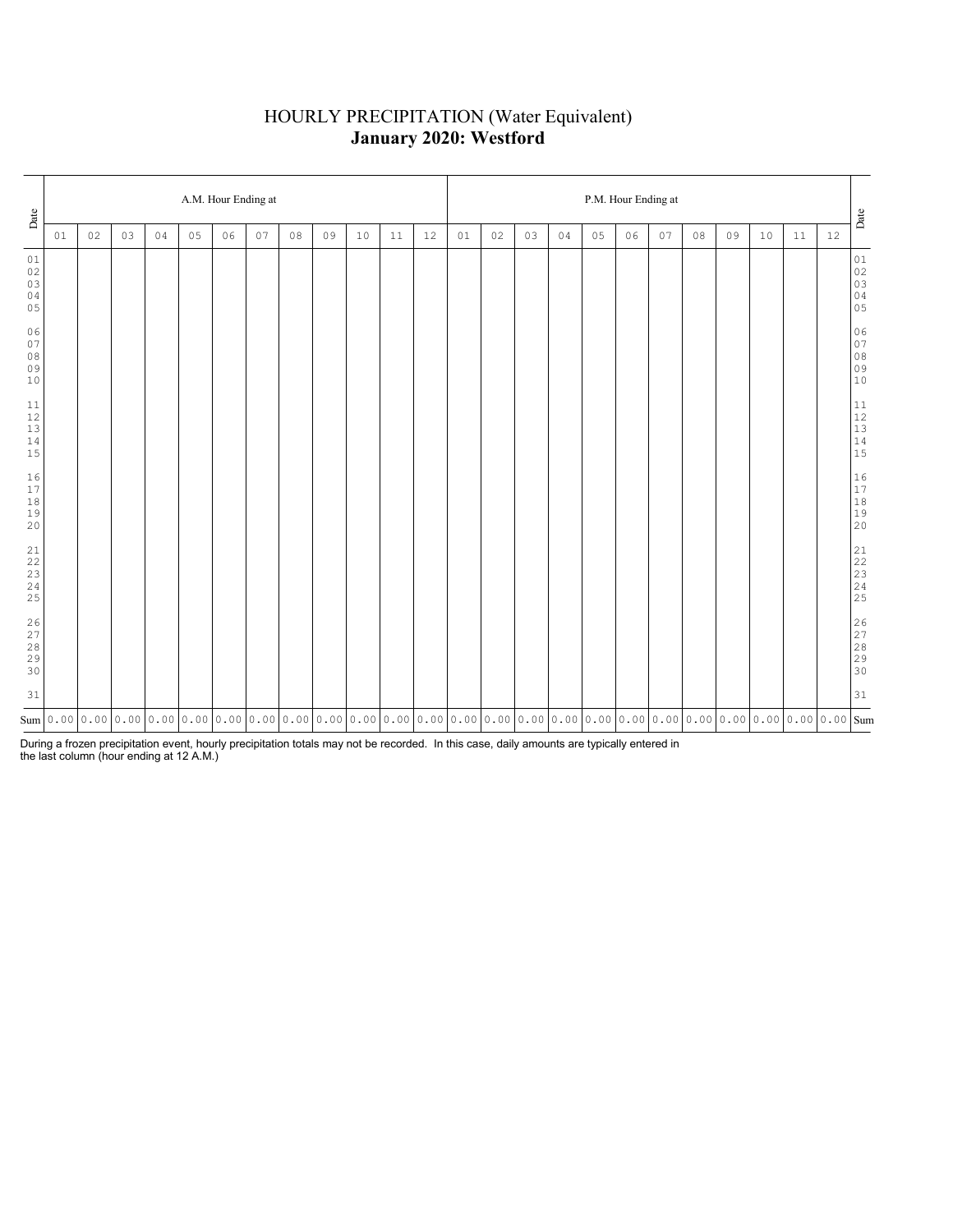### HOUR-BY-HOUR DATA **January 2020: Westford**